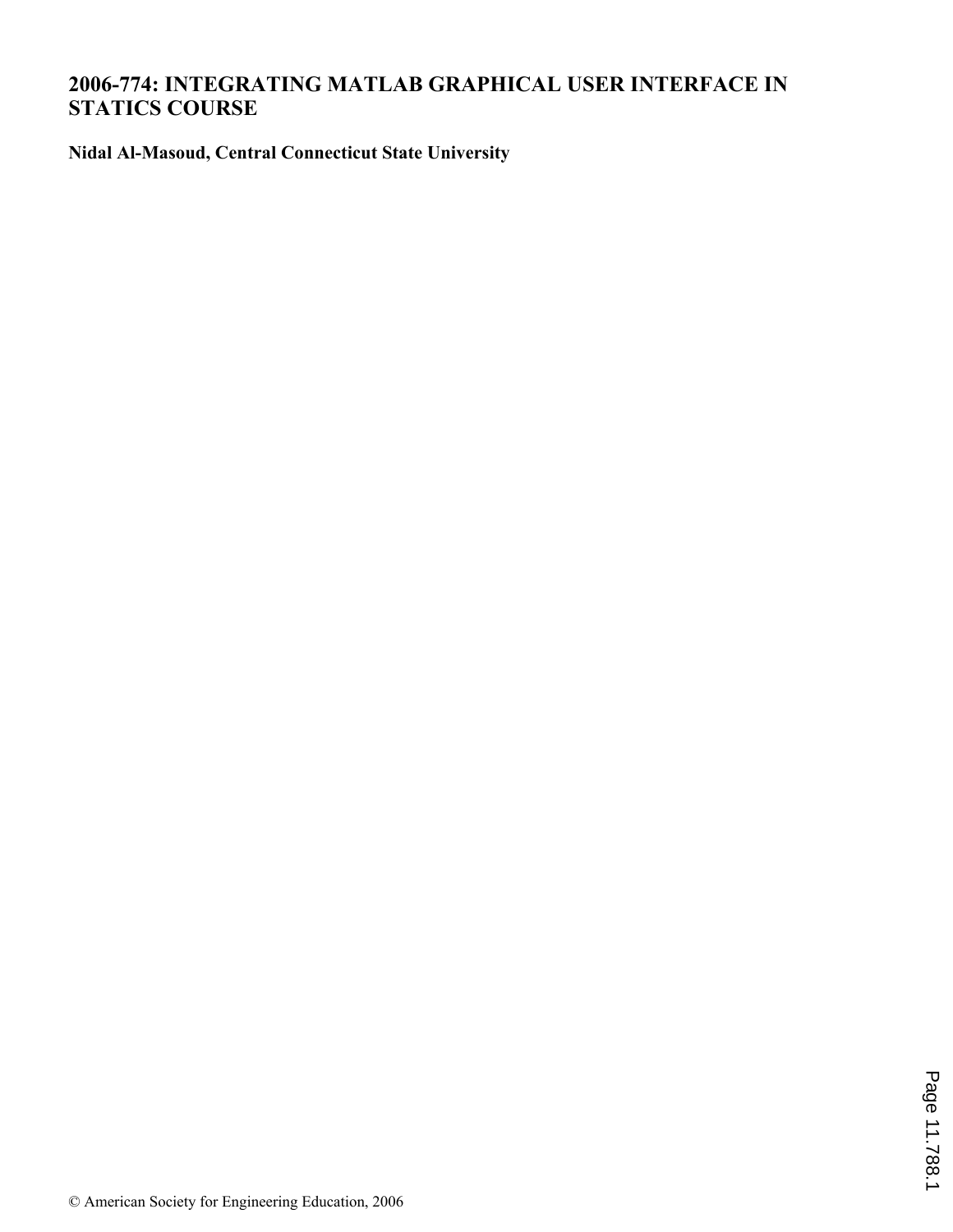# **INTEGRATING MATLAB GRAPHICAL USER INTERFACE IN STATICS COURSE**

### Abstract

In this paper a Graphical User Interface (GUI) platform to supplement teaching and learning in Engineering Mechanics–Statics course is developed. The package encompasses several interrelated modules of the concepts introduced in a typical Statics class. The GUI provides a user-friendly interactive approach to solving problems and displaying the results both numerically and graphically in two- and three-dimensional spaces. In addition to visualization, GUI approach allows users to modify input data and observe the effect on the solution, thus providing students with additional insight to predict the behavior of structures under different loading scenarios.

### Introduction

Statics is a branch of mechanics which deals with the study of forces on objects at rest. It is a core course and the foundation for many subsequent courses in mechanical and civil engineering curriculum such as strength of materials, dynamics, fluid mechanics, machine design and structural design courses. This group of courses forms the basis of engineering design and practice. In many engineering courses, students have difficulty visualizing some of the theoretical concepts presented. especially in the real-world 3-dimensional problems. Due to a variety of reasons, students usually have difficulty in solving this class of problems.

Another observation from the numerous times I taught this course is that students tend to be mainly focused on arriving at the final numerical solution paying no or little attention to think on the influence and the significance of each force on the structure. For example, the influence of the angle of application of the force on the magnitude of the moment, and how it varies to reach a maximum when the angle sine is at its largest value.

A third observation is the weakness in algebraic manipulation abilities. After setting up the equilibrium equations, many students spend a great deal of time working on the algebraic manipulation rather trying to solve them. Their objective is usually to match the right answer. They often leave them unsolved or use the back substitution of the answers at the end of the text. Naturally, this will let them loose focus on understanding the subject matter and defies the purpose of learning something new. Although it is essential to get the right answer, however, we should usually expect more than that. Integrating the GUIs with the course couples both graphical and analytical approaches to solving problems and adds a variety of ways to reach students of different learning styles and analytical abilities.

In practice, the loading may change in magnitude and direction due to some functional or operational requirements, and unexpected loading condition. Therefore, students should be able to answer the "what if?" question, which will broaden their horizons and instill an inquisitive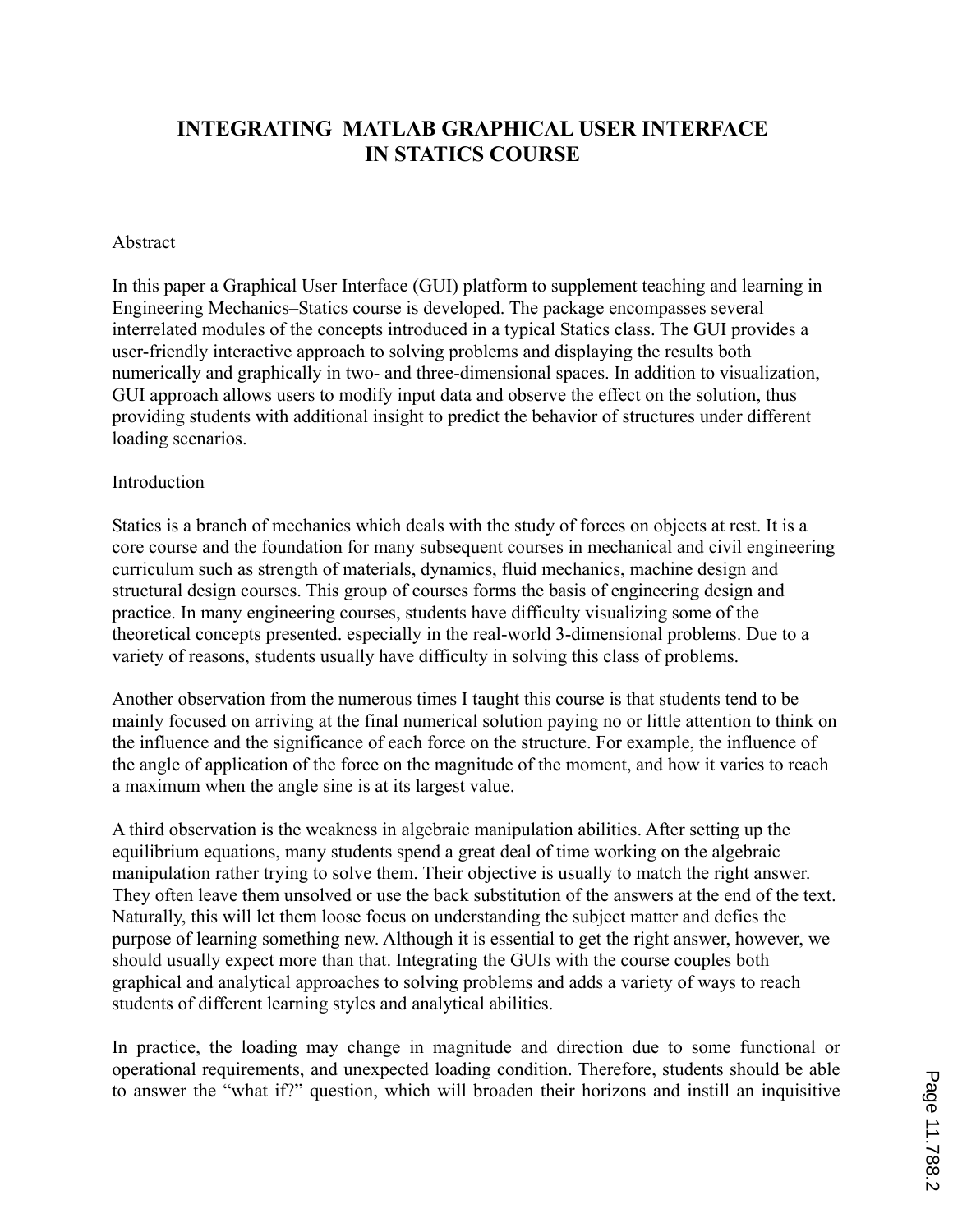mind, stimulate independent way of thinking, encourage exploration of different ideas/solutions, and develop perseverance to overcome obstacles. Thus, there is a need for an easy-to-use analytical and graphical platform that enhances students' comprehension of some abstract concepts by presenting the material in an appealing fashion.

GUI provides the user with intuitive windows-like tools such as pushbuttons, pull-down menus, sliders, and editable textboxes as shown in the subsequent sections. When pushbutton is clicked, the GUI invokes the action described on the label of that button in conjunction with the textbox input, slider input, pull-down menu, or toggle button requirements. One of the best advantages of the using GUI verses traditional programming is that in GUI it is not necessary to be knowledgeable in programming. Eliminating this requirement forces students to focus on the subject matter, rather than on debugging and editing programs or learning how to program. The application can also be compiled into a window-based executable format or integrated into JAVA applets  $\frac{1}{1}$ .

MATLAB is a widely easy-to-use technical computing language that integrates computation, visualization, and programming. More than 800 MatLab-based books are available for educators, students, and professionals, which is a clear evidence of the popularity of this language in academia and industry. Many textbooks have a companion CD and or MATLAB based exercises. The graphics component facilitates displaying and animating vectors and matrices in twodimensional and three-dimensional graphs. It has a built in graphical user interface tool that can be customized and integrated in many courses such as signal processing  $2,3$ , control systems  $4,5$ , machine design  $\frac{6}{5}$ , electromagnetic  $\frac{7}{5}$ , and thermodynamics  $\frac{8}{5}$ .

Graphical user interface desirable features

One of the main advantages of adopting GUI over the traditional script language is the elimination of the requirement of the programming language. However, there are many other desirable features in a successful GUI.

Firstly, GUIs must be simple, intuitive and self explanatory. The interface should be based on familiar terms, graphics and concepts rather than programming jargon. Another desirable feature is the resilience and robustness to user input error; this can be accomplished using error dialogue boxes, and warning messages <sup>9</sup>. Error dialogue boxes must suspend the program until corrective actions are taken, for instance, in case entering a non-numeric character in the input vector, the GUI should prompt the user that the input must be numeric In addition, the recovery mechanism might include options like delete undo or use of some help file.

A third feature is user guidance and help  $\frac{9}{2}$ , which can be achieved by providing theoretical background of all the GUI tasks, step-by-step illustrative examples showing how to input the variables and the expected outcomes once the task is executed.

A fourth feature is diversity  $\frac{9}{2}$ , the GUI should account for the needs of different users especially those with some physical or writing disabilities. That can be achieved by minimizing required typing of the GUI inputs, using numerical input pads, pull-down menus. Finally, instructional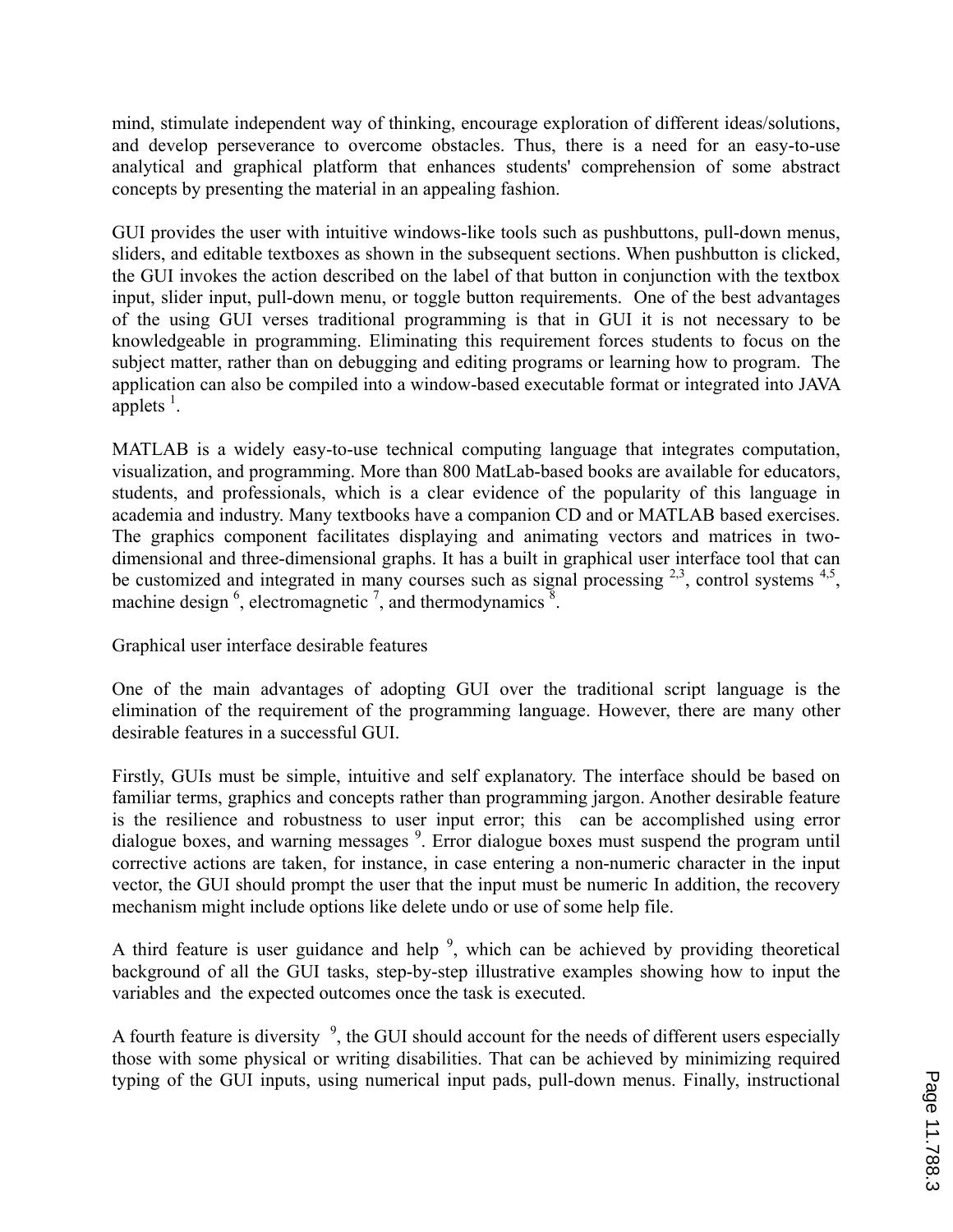GUIs are not supposed to replace the traditional pencil-paper approach in solving problems; nor it is supposed to replace the textbook; rather it must supplement them.

Description and Methodology

The main thrust of this project is to provide students with an additional tool to understand and visualize mathematically complex concepts covered in a typical engineering mechanics-Statics course, which will enhance their learning and understanding of this subject. This tool will also be available for all subsequent courses that need Statics background. Inadequate knowledge of Statics, negatively influence the learning and teaching of these subjects as considerable time must be devoted to review the Statics part. Courses like Strength of Materials, Machine Design, and structural design are examples of subjects that depend primarily in excelling Statics.



Figure 1: Main Module Figure 2: Vector addition GUI

The package consists of several interrelated modules arranged in the same order of the most commonly used engineering mechanics-Statics textbook as shown in Figure 1. Students can navigate through the whole package using the appropriate button on this GUI.

## Vector addition module

The first module in the package is the vector algebra module which divided into three submodules as shown in Figure 1. The first part of this module covers the basic vector addition operations using both graphical tip-to-tail method and analytical component approaches as shown in Figure 2. The default values of the editable textboxes are all set to zero. The user enters each vector magnitude and its angle with the positive x-axis, as shown below. The text color in each box matches the line color in the graphical approach.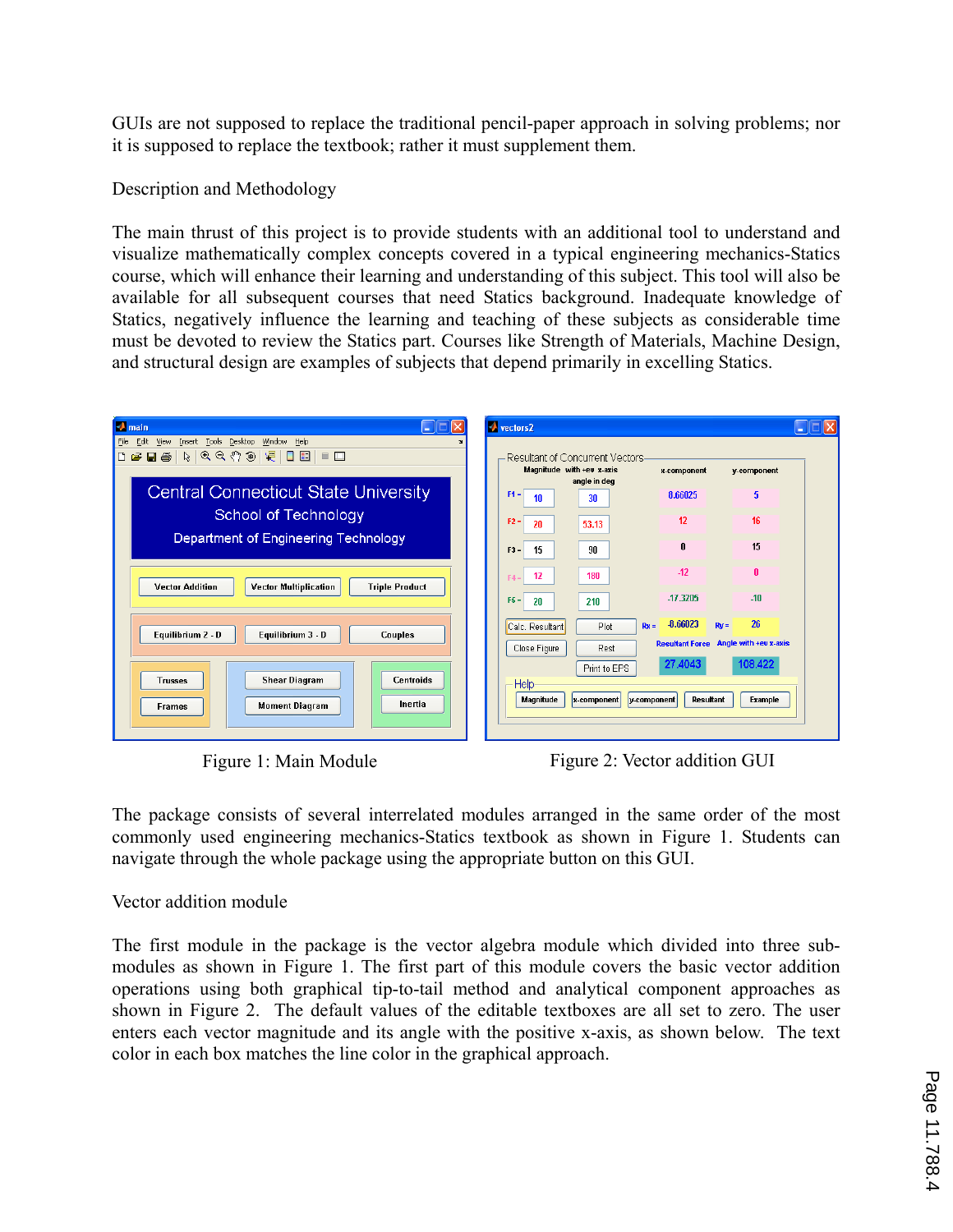When the user clicks the "Calc. Resultant" button, the GUI decomposes each vector into its components, and then calculates and displays the sum of the x- and y-components. After finding the components, the GUI sums them to find the components of the resultant vector R, the result can be expressed in polar form using the Pythagorean Theorem as illustrated. The user can change the magnitude and/or the direction of any vector and the new resultant are updated accordingly simply by invoke the "Calc. Resultant" button.

The plot button invokes the graphical tip-to-tail method that is based on parallelogram rule which states that the sum of two concurrent vectors is equal in magnitude and in direction to the diagonal of the parallelogram formed by the two vectors being added.

In the case of two vectors the paper-pencil procedure involves drawing each vector to scale with the proper orientation. The length of the diagonal is the vector sum of the two original vectors. The process can be successively applied to adding three or more vectors. The process is fairly accurate in case of two vectors, but it is time consuming and imprecise in case of multiple vectors case.



Figure 3: Vector addition GUI output

The GUI employs the same principles, however, in a more efficient and accurate fashion. By representing forces as lines of different lengths and orientations on the screen, students are forced to think of them as physical objects with real magnitude and direction, not just as numerical abstractions.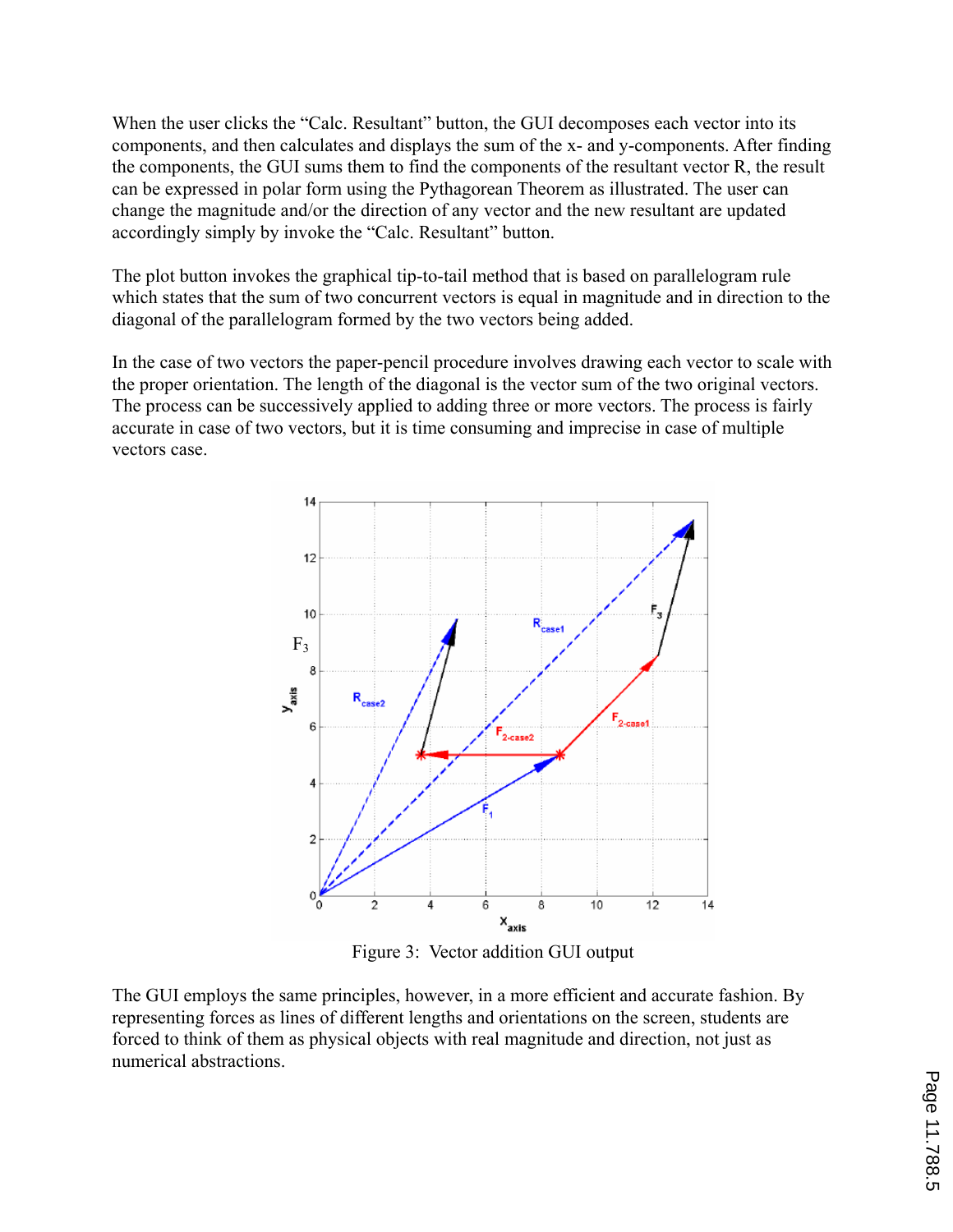Users can change the magnitude and/or direction of any vector and the see how this change influences the resultant magnitude and direction as shown in Figure 3. To make tracking the changes easier, each vector color matches the text color in the input box as shown in Figure 2 This is a very important feature that helps in instilling an inquisitive mentality in engineering students early in their scholastic lives. It helps them to answer the "what if" question, which is very common in any engineering design process and is an essential skill for engineers to develop. If desired, the user has the option to start a new figure.

The file can be exported to encapsulated postscript colored format to be used as a homework attachment or other purposes. Help files provide the theoretical background behind the concept of vector addition, as well as a step-by-step worked example illustrating how to input variables and the expected output. In case an invalid entry, like a non-numerical value in the editable textbox, the GUI suspends the program and prompts the user to take the proper corrective action.

## Equilibrium of a Particle

This module provides numerical and graphical solutions for 2- and 3- dimensional equilibrium of a particle. Before using this module, the user has to formulate the problem and obtain the necessary equations; hence, the pencil-paper approach is preserved. The user can change any parameter and observe the changes both numerically and graphically as shown in Figure 4. Due to the inherited difficulties in dealing forces in space, the 2-dimensional module is extended to cover the 3-dimensional equilibrium problems as shown in Figure 5. As a further enhancement of the 3-dimensional module, additional tool will be incorporated to provide force decomposition in space, determining the moments of the force system about a given point. The solutions will be displayed both numerically and graphically.



Figure 4: 2-Dimensional Equilibrium of a Particle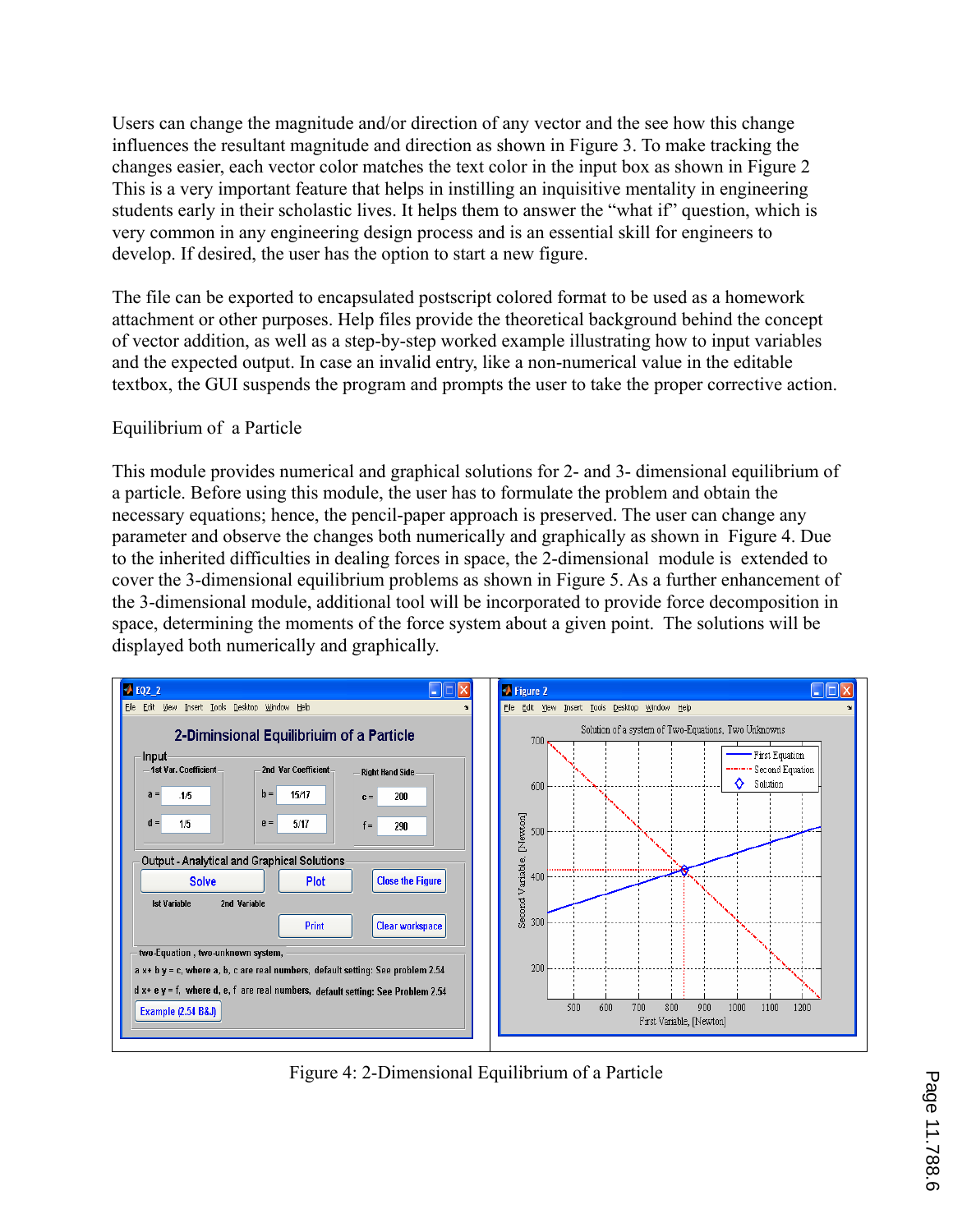

Figure 5: 3-Dimensional Equilibrium of a Particle

Basic vector operations module

This panel provides a comprehensive tool for the basic vector operations such as cross product, scalar product, unit vectors, and dot product. Figure 6 illustrates the structure of this module.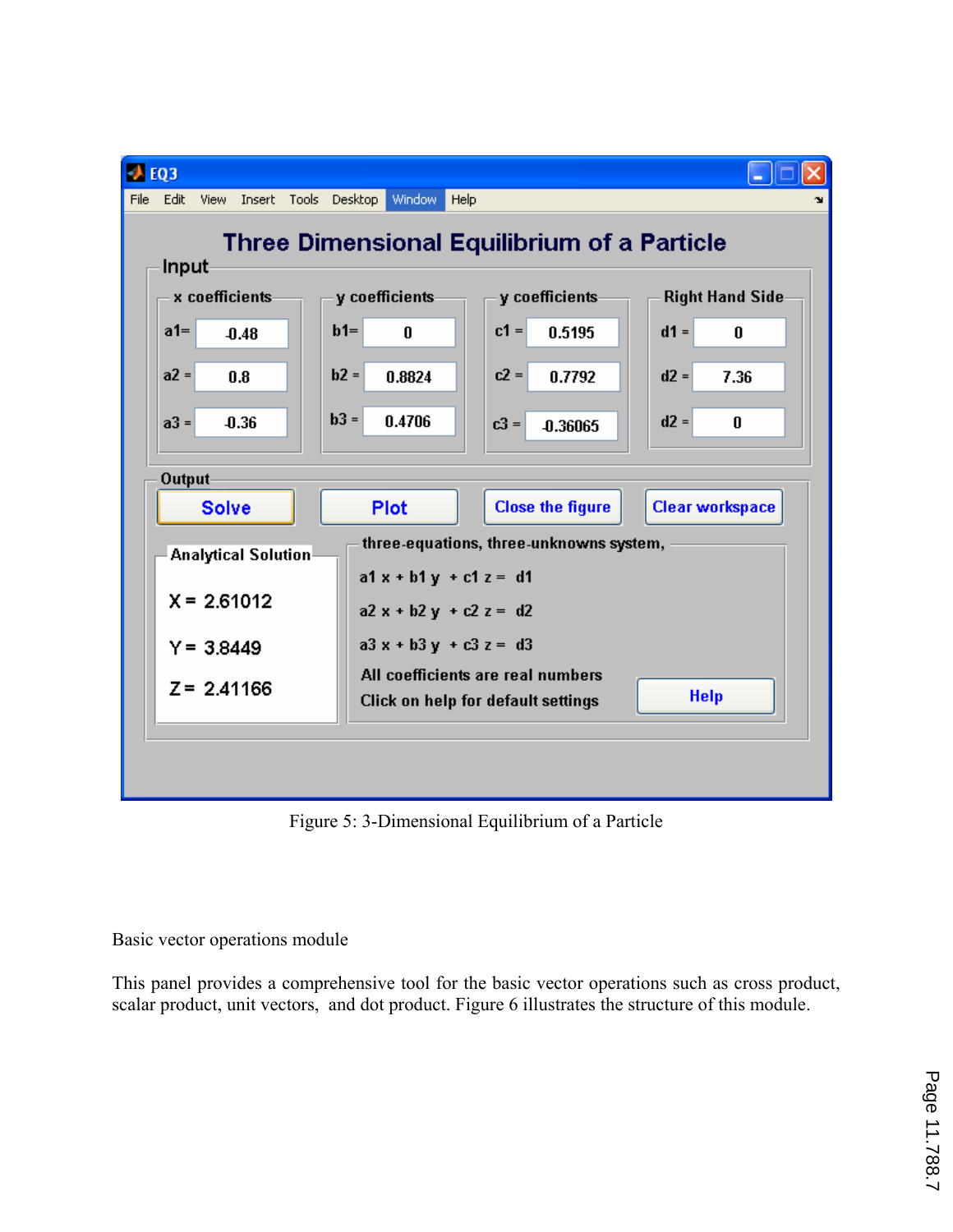

Figure 6: Vector product module

The cross product, also known as vector product, is an operation on coplanar vectors P and Q is defined as  $10$ :

$$
\vec{V} = \vec{P} \times \vec{Q} =
$$
\n
$$
\vec{V} = (P_x \vec{i} + P_y \vec{j} + P_z \vec{k}) \times (Q_x \vec{i} + Q_y \vec{j} + Q_z \vec{k})
$$
\n
$$
\vec{V} = (P_y Q_z - P_z Q_y) \vec{i} + (P_z Q_x - P_x Q_z) \vec{j} + (P_x Q_y - P_y Q_x) \vec{k}
$$

where *V*  $\vec{r}$  is perpendicular to the plane formed by *P*  $\overline{a}$  and *Q*  $\overline{a}$ , the sense of *V*  $\vec{r}$  is in or out of this plane which is determined using the right-hand rule. To help students understand and visualize these concepts, the vectors are plotted on 3-d graph in which each vector matches the corresponding text color used in the GUI as shown in Figure 7.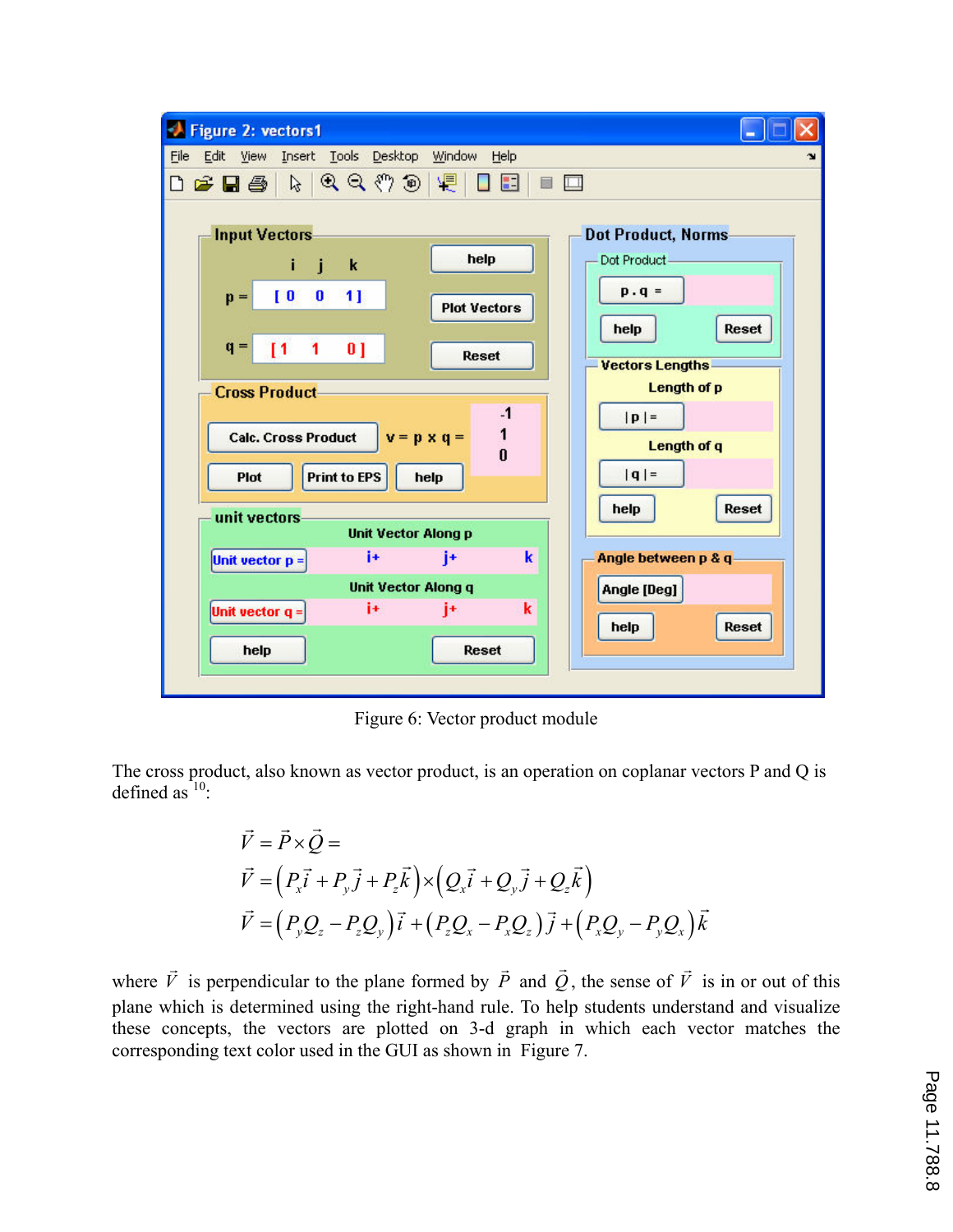The user can also dynamically spin the figure any desired direction to accommodate a better perspective to see that vector *V* ۔<br>بہ is perpendicular to the plane composed by *P*  $\frac{1}{2}$ and*Q*  $\frac{1}{2}$ . Upon changing the inputs, the user has the option to hold the current figure and observe the changes in the results both numerically and graphically, or using the reset button to start a new figure. The numerical values of the vectors can also be viewed in the figure using the data cursor provided in latest MatLab versions. Figures can be saved in many different formats or printed. If desired, the numerical output is saved to a text file.

The help buttons provide a detailed discussion of the concept under consideration similar to the class notes. A detailed sample problem is worked in the help file showing all the steps required to get the numerical answer. To safeguard against invalid inputs in the textboxes, like entering any non-numeric character in the editable text fields, the user will be prompted to change the inputs. The other vector operations on the right panel of the GUI are the dot product, norms or magnitudes and the angle between the vectors. Help files are also provided for all of these operations.



Figure 7: Cross product module output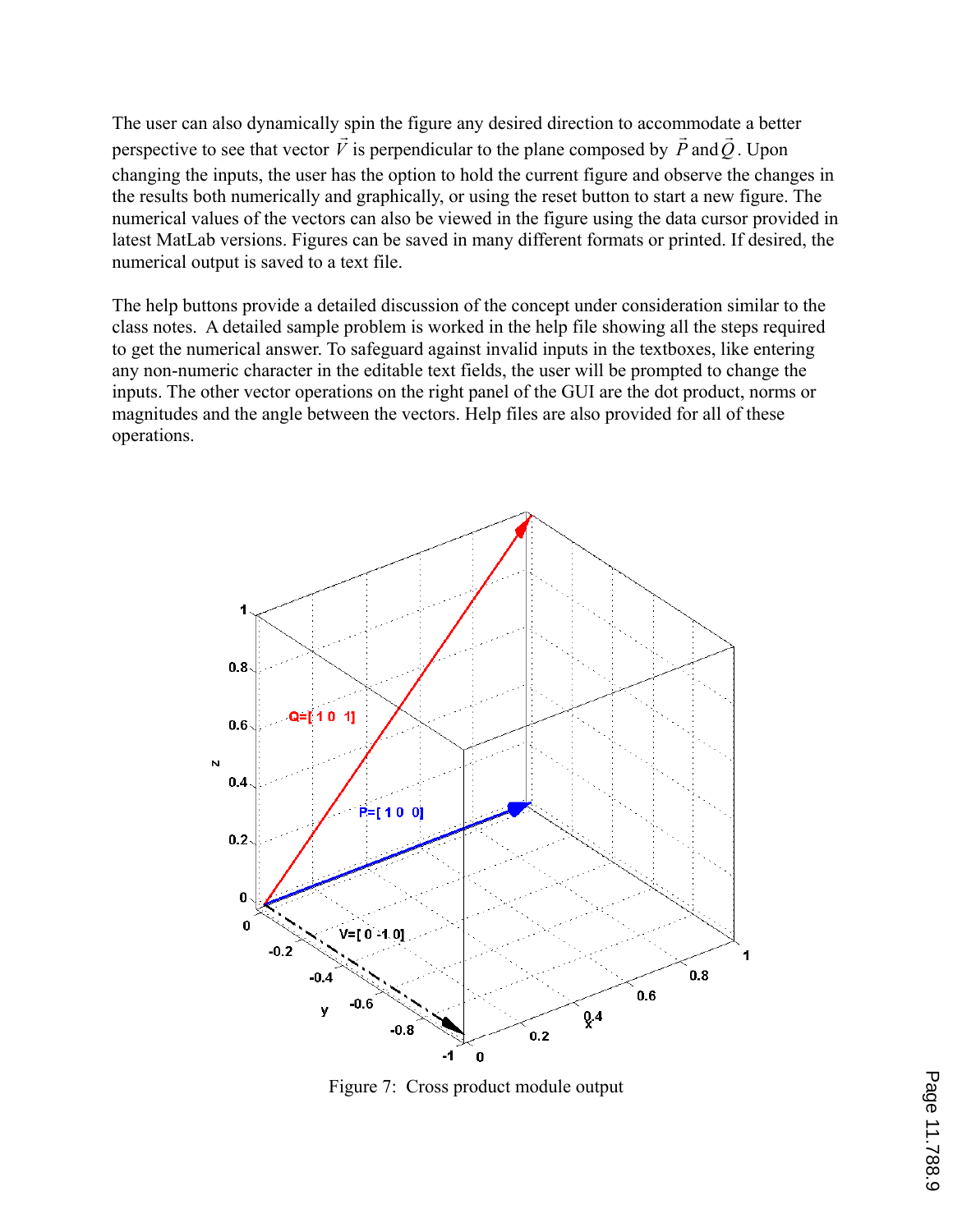## **Other Modules in the Package**

The other modules cover vector triple product, equilibrium of a particle in two- and threedimensions which involves finding the reaction forces and tension forces in cables that satisfy the equilibrium conditions. Figure 8 illustrates the couples and equivalent force system module, the version shown is for a cantilever beam, a simply supported beam option is also available.

| $\rightarrow$ vec44                                                                                                                                                                                                                                                                                                                                                                                                                                                                                                                                 | <b>D</b> Figure 1                                                                                                               |
|-----------------------------------------------------------------------------------------------------------------------------------------------------------------------------------------------------------------------------------------------------------------------------------------------------------------------------------------------------------------------------------------------------------------------------------------------------------------------------------------------------------------------------------------------------|---------------------------------------------------------------------------------------------------------------------------------|
| Eile Edit<br>Insert Tools Desktop Window Help<br>View                                                                                                                                                                                                                                                                                                                                                                                                                                                                                               | File Edit View Insert Tools Desktop Window Help                                                                                 |
| $\begin{array}{c} \hbox{$\beta$} \end{array} \begin{array}{c} \hbox{$\beta$} \end{array} \begin{array}{c} \hbox{$\beta$} \end{array} \begin{array}{c} \hbox{$\beta$} \end{array} \begin{array}{c} \hbox{$\beta$} \end{array} \begin{array}{c} \hbox{$\beta$} \end{array} \begin{array}{c} \hbox{$\beta$} \end{array} \begin{array}{c} \hbox{$\beta$} \end{array} \begin{array}{c} \hbox{$\beta$} \end{array} \begin{array}{c} \hbox{$\beta$} \end{array} \begin{array}{c} \hbox{$\beta$} \end{array}$<br>$\Box$ $\cong$ $\Box$ $\oplus$ $\parallel$ | <b>D &amp; B &amp; R Q Q O @ Q B B F B</b>                                                                                      |
| <b>Couples and Moments</b>                                                                                                                                                                                                                                                                                                                                                                                                                                                                                                                          |                                                                                                                                 |
| Position of Force 1 [m]-<br><b>Position of Force 2 [m]-</b><br>12<br>6<br>Magnitude of Force 1 [N]-<br><b>Magnitude of Force 2 [N]-</b><br>1000<br>$-1000$                                                                                                                                                                                                                                                                                                                                                                                          | $4$ . $M_1 = 10800$ N.M $CW$ ; $M_5 = 6000$ N.M $CCW$ ; $M_1 + M_2 = -4800$ N.M<br>$= 1000 N$<br>$d = 10.8 m$ .<br>$\mathsf{n}$ |
| Direction of Force 1 [Degrees]-<br>Direction of Force 2 [ Degrees]-<br>.90<br>$\overline{\phantom{a}}$<br>90<br>Two forces applied at a critilever beam, the magnitude of the first force<br>Help<br>varies between 0-1000 N, position beween 0-12 m, and the direction<br>third or the fourth quadrant, the second force between 0-1500 N,<br>0-12m, 0 -180 degrees(first, and second quadrants<br>Close all Figures<br>Defaults, F1=1000 @ 270 deg, d1=12m, F2=1000@90 deg,d2=6m                                                                  | $-2$<br>и<br>$= 6m$<br>$=1000N$<br>7.2 8.4 9.6 10.8 12<br>$\mathbf{0}$<br>1.2<br>2.4<br>$3.6$ 4.8<br>6                          |

Figure 8: Couples module

As shown in Figure 8, the user can change the point of application of each force as well as their magnitudes and/or direction using the proper slider or the editable textbox. The couple magnitude and direction are displayed as shown in Figure 8. The user can interactively observe the changes in magnitude and direction of each force. This module illustrates how the magnitude of moment varies as a function of the force direction with respect to the position vector.

The other modules are self explanatory and cover the application of the basic equilibrium equations on structures such as trusses, frames, beams. Typically, the analysis of this class of problems is lengthy and susceptible to error propagation, which makes it difficult for students to achieve conclusive results.

Figure 9 shows the truss module, the user will be able to change the magnitude, direction, node of application, and support location. Ideas like zero force member can be very well illustrated using this module. Both method of joints and sections will be used.

Shear and moment diagrams module addresses statically determinant problems with user defined loading. Both concentrated and distributed are considered. First and second moment of area module will have three options.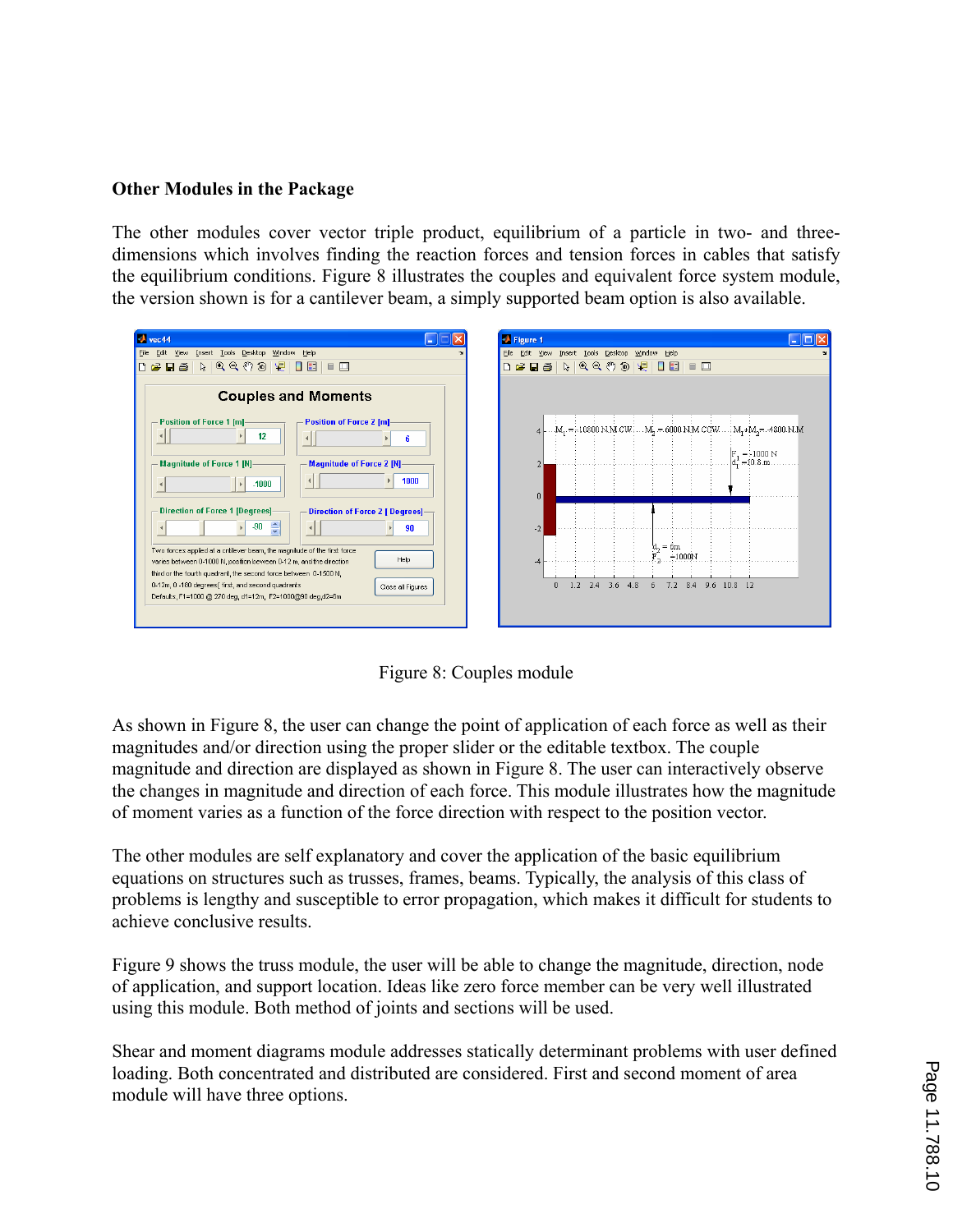

Figure 9: Trusses Module

The first is for areas prescribed by an explicit functional relation. The second option is for composite areas in which the user enters the required numerical values, the centroid with respect to the origin. A drop-down menu will enable the student to select from common engineering shapes; the GUI will calculate the area and the moment of inertia accordingly.

### Assessment

To evaluate the effect of integrating GUI component into the course, the completed modules of the package are provided to the morning section of the class, the evening section students are not aware of this package availability or how to use it. Of course, the ultimate objective in introducing new tools in any course is enhancing students' learning. This goal represents the main metric of success. On the other hand, however, it is also imperative to enhance the package itself before formally adapting it as a teaching tool. Currently, students are asked to test each and every module and provide their feedback. Once all concerns and problems in the proposed package are addressed, the package will be formally introduced as an integral part of the course. The current qualitative verbal feedbacks are positive, and students seem to be in favor of this new tool.

## Conclusion

The main objective of this project is to provide students with a supplementary tool unavailable in traditional lecture or textbook. The benefits of this package are not limited to Statics; however, it will help in many other courses such as FYE course, strength of materials, structural design, and machine elements.